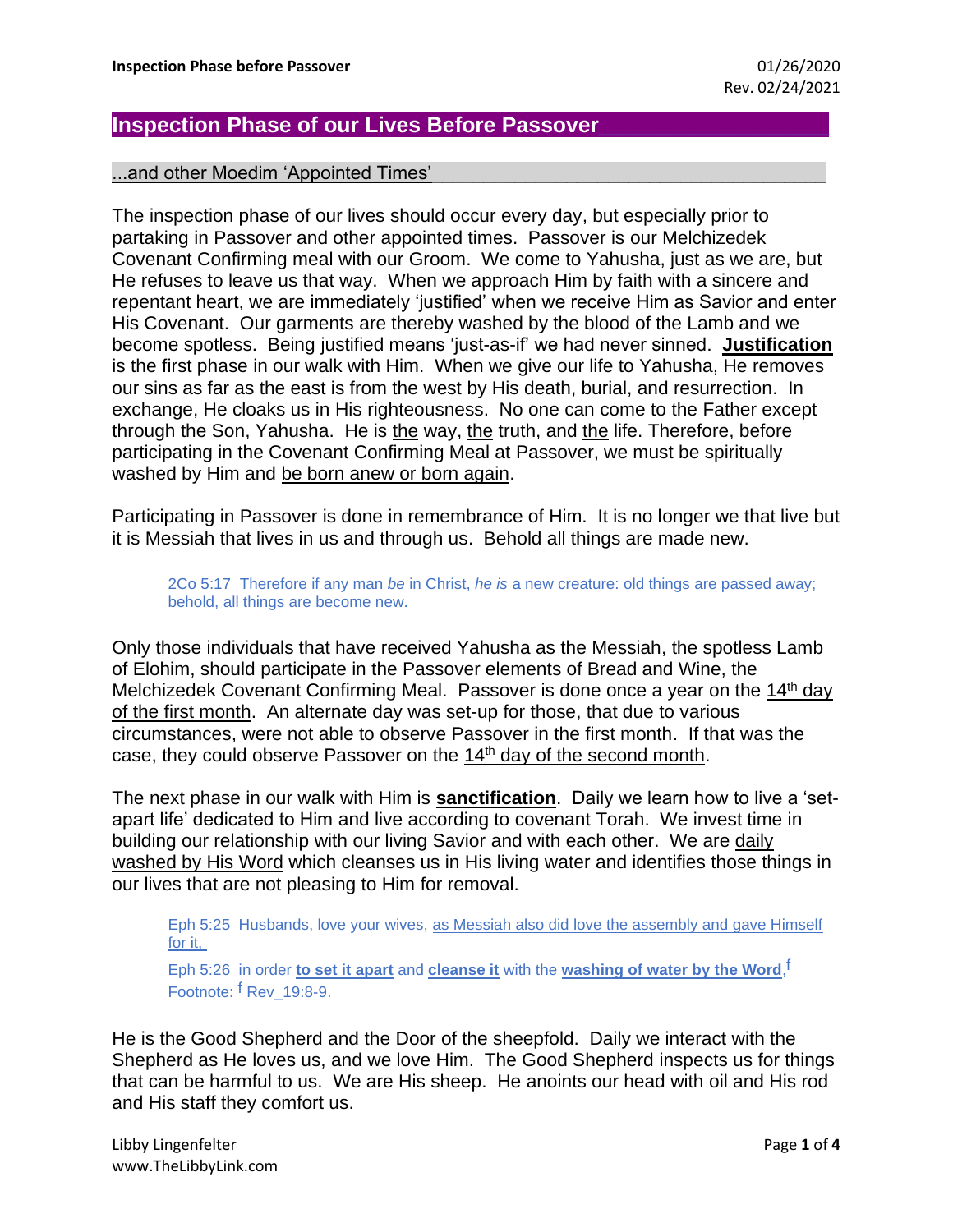How do we inspect our lives before participating in Passover, the Melchizedek Covenant confirming meal? How do we present ourselves at His table?

- 1. We should ask ourselves if our lives are bearing the fruit of the Ruach HaKodesh (the Holy Spirit)?
	- a. Love
	- b. Joy
	- c. Peace
	- d. Patience
	- e. Kindness
	- f. Goodness
	- g. Trustworthiness
	- h. Gentleness
	- i. Self-control
- 2. If we are not bearing the fruit of the Ruach HaKodesh; we should seek His help in cleansing our temple of those things that are not pleasing to Him. For instance, if we struggle with anger, then we should pray that Yahusha would help us in that area and we should 'bind' anger in our soul realm (our mind, will, and emotions) and cast it out; then loose more of His Ruach HaKodesh in our lives to burn even brighter. We do this by praying, praising Him, and reading His Word for answers. We should seek other members of His kingdom of priests that can help us grow in weak areas and hold us accountable.
- 3. Our daily goal should be to:
	- a. Do the will of the Father by staying in His Word and keeping His Covenant Torah.
	- b. Have the mind of Yahusha. Follow the example Yahusha gives us in His Word.
	- c. Have our emotions align with actions, words, and deeds that reflect the fruit of the Spirit.
- 4. In Him, we are the temple and we are Israel, born from above. We are made up of spirit, soul, and body. We should inspect our temple, our soul and body for 'leaven'. 'Leaven' is participating in wrongful actions and beliefs that are affiliated with any worldly or false doctrines of men that are contrary to His Word.

The Ruach HaKodesh lives in our spirit man, therefore, that is the only area where we cannot sin. Our soul realm and our actions done in our body most certainly can sin. Removing 'leaven' in our soul and body realm should be a focus prior to Passover and other appointed times. By meeting every Sabbath and on His moedim (His appointed times), we continue to grow and 'unlearn' things that are false or harmful, as He teaches us His truth. These appointed times are our wedding rehearsals with our Groom.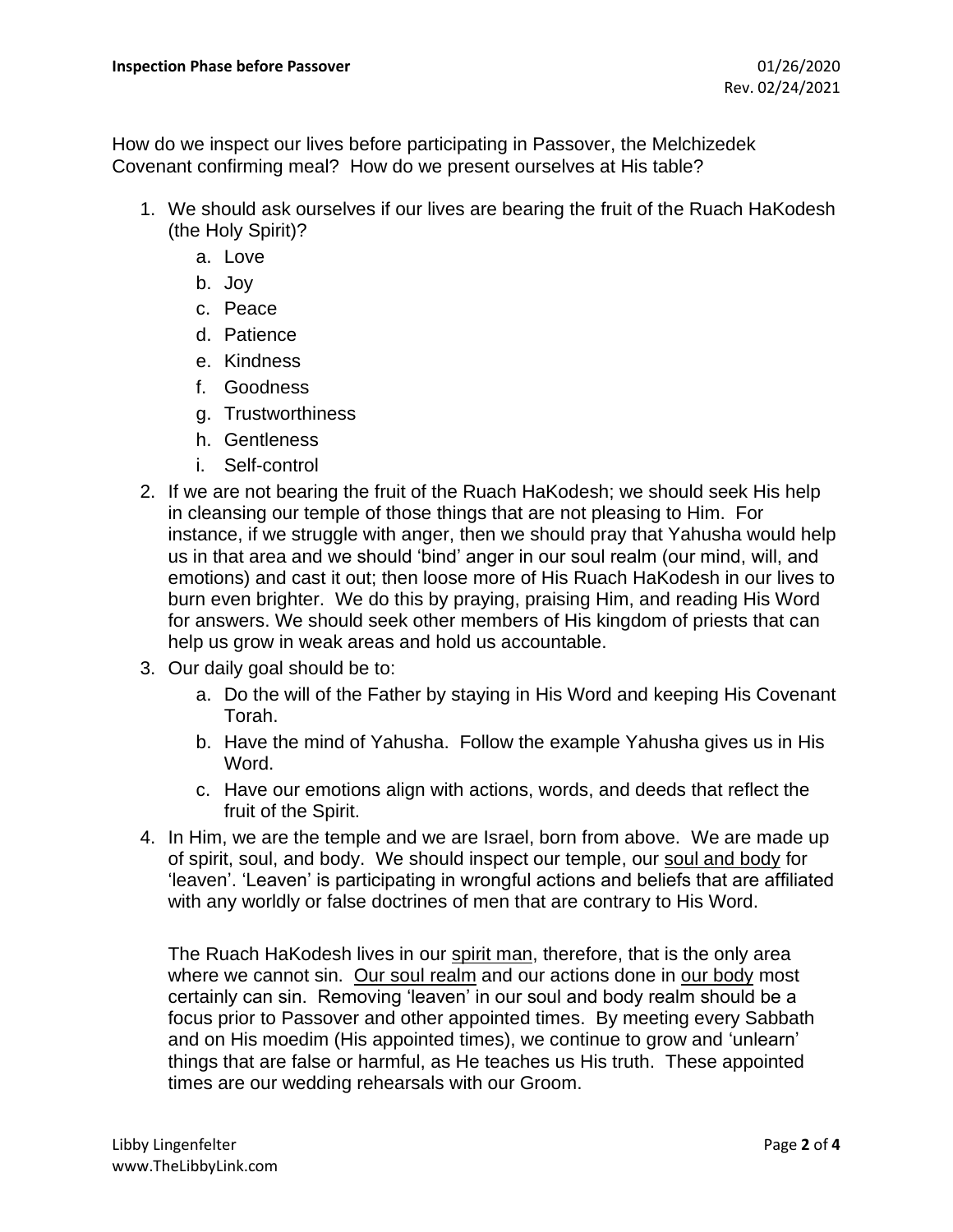- 5. We should inspect our physical homes as well for 'leaven.' Leaven includes literature such as books written by 'hireling pastors', 'Christian Zionist' pastors, New Age literature including Yoga, and other worldly lustful magazines, CDs, videos, internet sites etc. Any literature or worldly knowledge that is not pleasing to YHWH that invokes the lust of the eyes; the lust of the flesh; and the pride of life should be removed. We should separate ourselves from things that become idolatrous through TV programs, possessions, sports, pagan holidays and festivals. In general, we should ask YHWH to help us identify and rid ourselves of activities, music, and literature that are not pleasing to Him and are not truthful.
- 6. We should inspect and care for our physical bodily temple by making sure we are eating clean foods for optimal health and getting enough exercise and rest. We should be guarding the 'gates' of our bodies – our ears in what we hear; our eyes in what we see; our mouths in what we take in; and our reproductive and digestive tracts for purity. We should be free from mind altering substances and use our hands for good and not for evil.
- 7. We should evaluate 'who' we are listening to and only give ear to Him, our Good Shepherd. There are several voices that speak to our inner man:
	- a. His voice
	- b. The voice of the enemy
	- c. Our own fleshly voice and desires.

We should ask ourselves – What voice are we 'tuned in' to? What voice are we heeding? His sheep know His voice.

I pray this short article was found helpful in pointing the reader to knowing how to begin inspecting one's life inwardly, outwardly and upwardly before Passover or any 'appointed time' with Him. Each day He sees and meets our daily needs, not necessarily our wants. We let go of living life 'our way' and choose to live life 'his way.'

If a gardener doesn't inspect his plants; if a shepherd doesn't inspect his sheep; if we as His kingdom of priests do not inspect our temple; then sinful spots, blemishes, rot, parasites continue. Spots and blemishes can move from plant to plant; sheep to sheep; or our sinful spots can not only affect us but those around us. The answer is our daily washing in His Word; confessing our sins to Yahusha and others; forgiving ourselves and forgiving those that trespass against us; and walking in obedience to our covenant with Him.

Ignoring our issues or making excuses will not heal us or help us grow. If issues are left unaddressed, they can grow bigger and become deeply rooted in our lives. They can even lead to poor health: mentally, physically, psychologically, emotionally, and/or spiritually. Sin and 'leaven' need to be promptly dealt with.

We live in a fallen world full of unclean 'leprosy'. Worldly 'leprosy' is the opposite of the fruit of the Spirit. Worldly 'leprosy' infects lives with sinful spots and blemishes. One doesn't leave a rotting tomato or potato next to other fruit and vegetables. Likewise, as